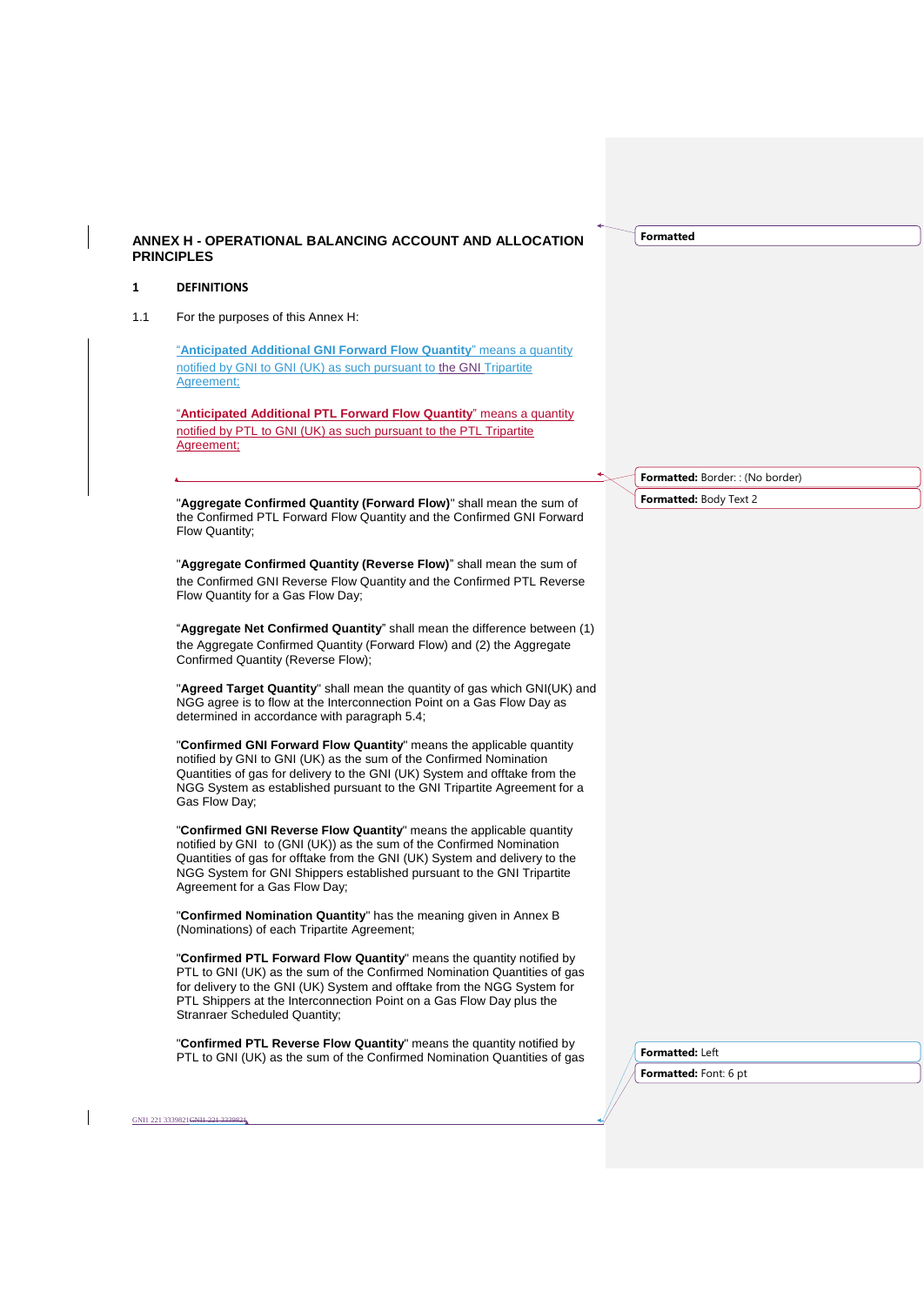for offtake from the GNI (UK) System and delivery to the NGG System for PTL Shippers on a Gas Flow Day.

"**Cumulative Steering Difference**" shall mean, for the Gas Flow Day commencing 30 September 2015, zero, and for any subsequent Gas Flow Day (D) shall be as calculated in accordance with paragraph 5;

"**Cumulative Steering Difference Correction**" shall mean a quantity of gas that the Parties agree should be added to the Aggregate Net Confirmed Quantity for a Gas Flow Day in accordance with paragraph 5 in order to determine the Agreed Target Quantity, and may be positive or negative in value.

"**Daily Metered Quantity**" shall mean the measured quantity of natural gas offtaken from the NGG System and delivered to the GNI(UK) System at the Interconnection Point on a Gas Flow Day as determined in accordance with Annex E Part 3.3;

"**Proportional Allocation**" means a method of allocation to Shippers of quantities on a pro-rata basis by reference to metered quantity, as opposed to allocations of Confirmed Nomination Quantities.

"**Steering Difference**" (SD) shall subject to paragraph 6.3 mean for a Gas Flow Day the difference between the Daily Metered Quantity and the Agreed Target Quantity at the end of the Gas Flow Day, and is:

- (a) positive if the Daily Metered Quantity is greater than the Agreed Target Quantity, and
- (b) negative if the Daily Metered Quantity is less than the Agreed Target Quantity.

"**Steering Tolerance**" shall mean a tolerance on the Cumulative Steering Difference equal to 3, 250 MWh which will be subject to review by the Parties within 12 to 18 months of this Annex coming into force;

"**Stranraer Scheduled Quantity**" shall mean that quantity nominated (in any Nomination Cycle) to PTL as the quantity to be delivered to the GNI (UK) System at the Interconnection Point for onward delivery to Stranraer, Scotland.

- 1.2 Terms which are defined in Annex B (Nominations) of each Tripartite Agreement have the meanings given to them in that Annex.
- 1.3 The Aggregate Net Confirmed Quantity (and quantities from which it is derived) and Agreed Target Quantity for a Day are calculated following each Nomination Cycle**.**
- 1.4 For the purposes of determining Agreed Target Quantity for a Gas Flow Day  $(D)$ , or whether the condition in paragraph 6.2(a) is met on Gas Flow Day D, the SD and CSD for Gas Flow Day D-1 shall be determined based on the Daily Metered Quantity for Gas Flow Day D-1 as determined (in accordance with Annex C and Annex E Part 3.3) not later than 11:00 hours on D; and paragraph 8 shall apply if any subsequent adjustment is made in respect of the Daily Metered Quantity.

1.5

GNI1 221 3339821GNI1 221 333982

**Formatted:** Left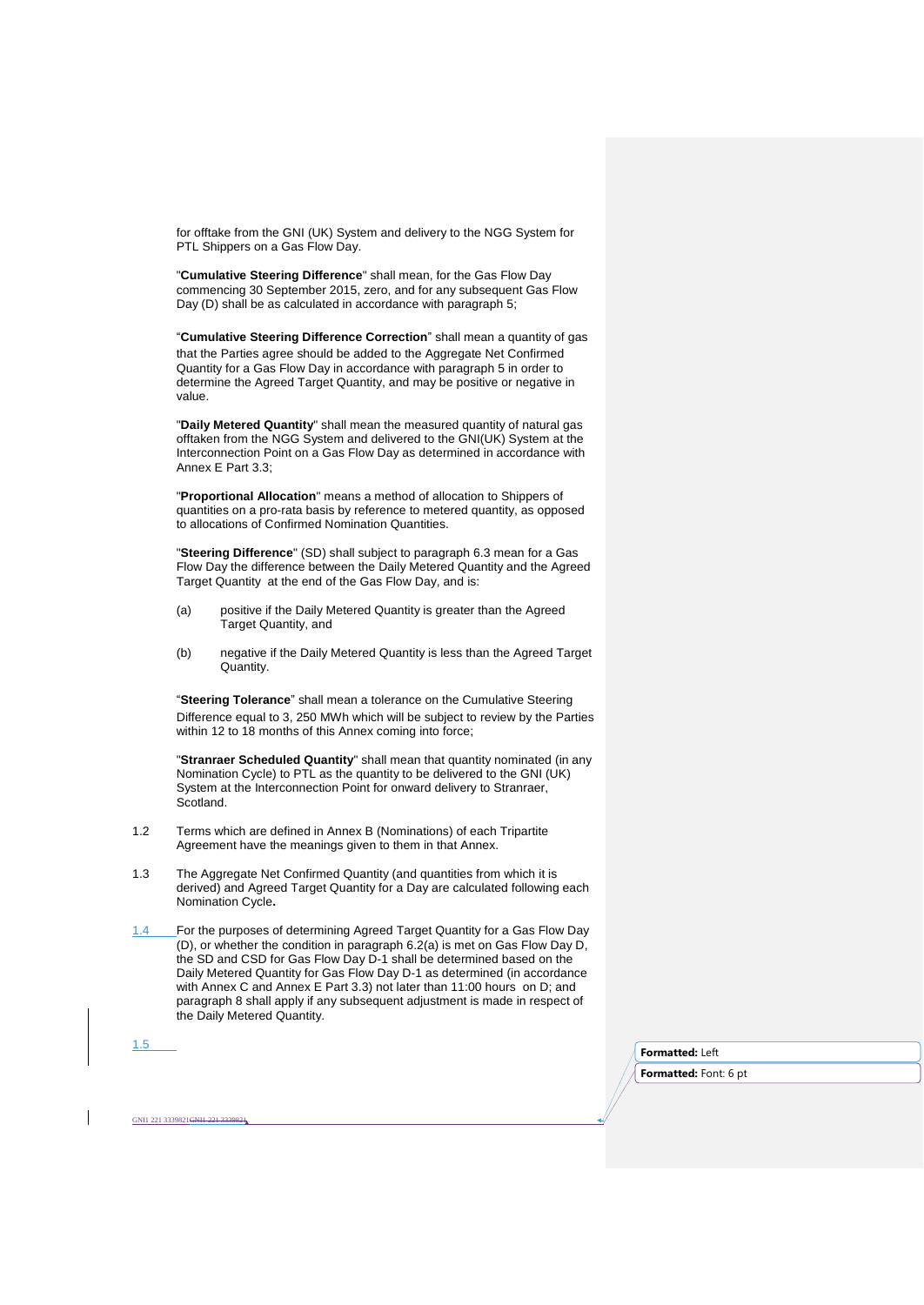## **2 FLOW CONTROL**

- 2.1 The Parties agree that GNI(UK) is responsible for flow control at the Interconnection Point and that the determination of the Agreed Target Quantity in accordance with paragraph 5.4 (include the Anticipated Additional GNI Forward Flow Quantity and Anticipated Additional PTL Forward Flow Quantity) is to comply with Article 6.3(c) of the Interoperability Code and to take account of requirements of the Operators regarding ramp up, ramp down and operational cost efficiency.
- 2.2 Subject to paragraph 2.3, for each Gas Flow Day, GNI(UK) shall use all reasonable endeavours to steer a quantity of gas equal to the Agreed Target Quantity prevailing following each Nomination or Renomination Cycle (but subject to the requirements of Annex B, Annex E and Annex F).
- 2.3 For a Gas Flow Day for which an Available Moffat Quantity has been notified (under the Tripartite Agreements) by NGG to GNI (UK) GNI (UK) shall use reasonable endeavours to steer a quantity of gas which does not exceed the Available Moffat Quantity.

### **3 OBA MANAGEMENT**

- 3.1 For each Gas Flow Day (D), GNI(UK) shall calculate and communicate to NGG the SD and the CSD in respect of that Gas Flow Day by 11:00 on D + 1 provided NGG has notified to GNI(UK) the Daily Metered Quantity by 09:00 on D + 1 as per Appendix A to this Annex**.**
- 3.2 If NGG considers that GNI(UK) has incorrectly calculated the SD or the CSD for a Gas Flow Day:
	- (a) NGG shall contact GNI(UK) by 12:00 on D + 1 and they shall discuss and agree on the correct values of the SD and CSD;
	- (b) pending agreement between the Operators as to the correct calculation of the SD or the CSD for the applicable Gas Flow Day, the values as determined and notified by GNI (UK) in accordance with paragraph 3.1 will prevail.

### **4 DELIVERY ACCURACY**

4.1 GNI(UK) shall, subject always to the provisions of Annex B-2, be responsible for and use reasonable endeavours to steer the Agreed Target Quantity or a quantity which does not exceed the Available Moffat Quantity (where applicable), subject to compliance by NGG with obligations regarding pressure.

### **5 CUMULATIVE STEERING DIFFERENCE AND CUMULATIVE STEERING DIFFERENCE CORRECTIONS**

- 5.1 The Parties shall cooperate to maintain the CSD as close to zero as possible.
- 5.2 The Cumulative Steering Difference for Day (D) shall be calculated as:

 $CSD<sub>D-1</sub> + SD<sub>D</sub> + CSDC<sub>D</sub>$ 

where

GNI1 221 3339821GNI1 221 3339821

CSD <sub>D-1</sub> is the Cumulative Steering Difference as established following notification of the Metered Quantity on D-1.

**Formatted:** Font: Not Bold

**Formatted:** Left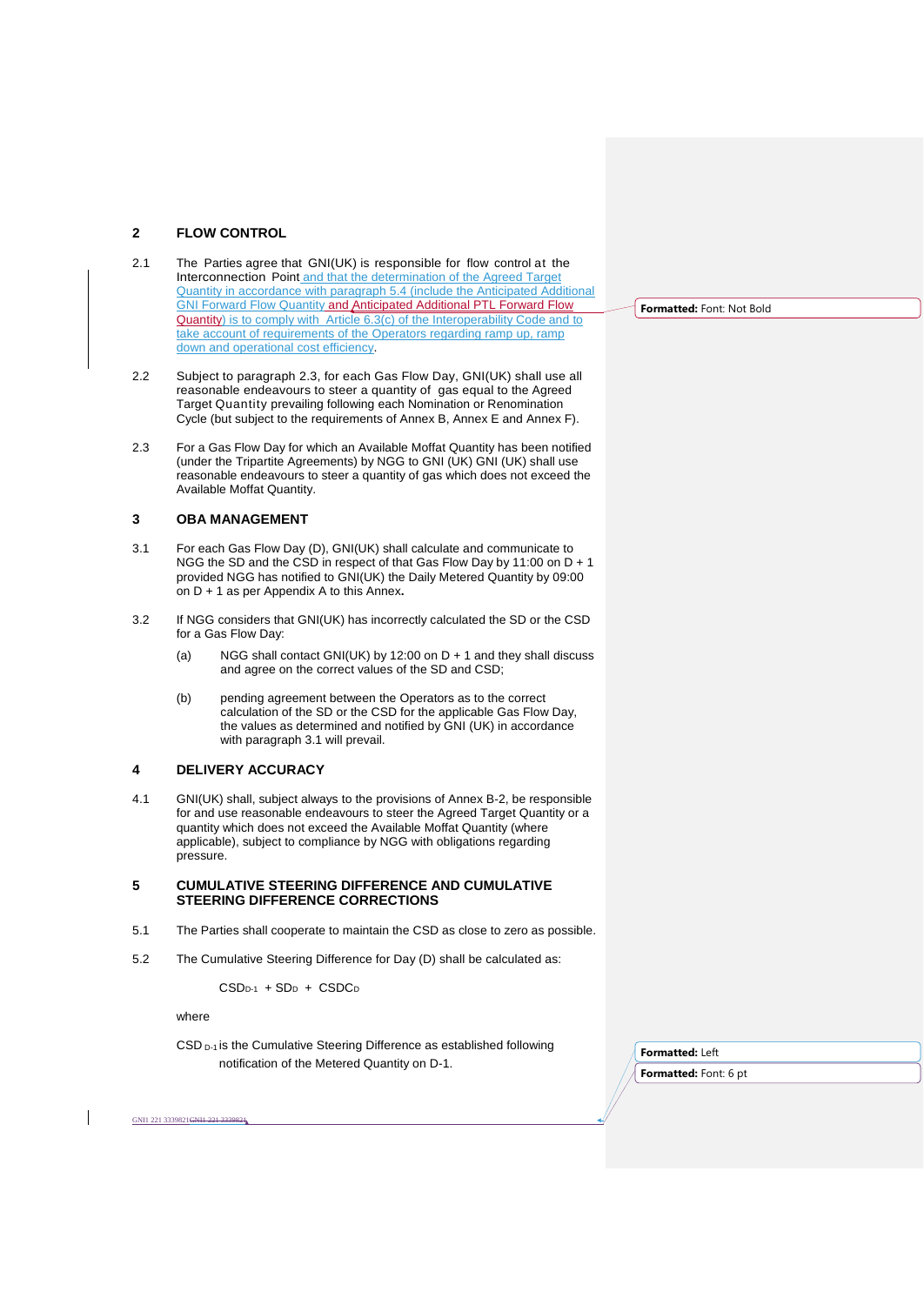SD<sub>D</sub> is the Steering Difference for Day D; and

CSDC<sub>D</sub> sis the Cumulative Steering Difference Correction incorporated into the Agreed Target Quantity in respect of Day D.

- 5.3 For each Gas Flow Day (D) there shall be a Cumulative Steering Difference Correction which (unless otherwise agreed) shall be an amount equal to the CSD in respect of D-1 (CSD<sub>D-1</sub>) as established in accordance with paragraph 1.4, and shall be positive where CSD D-1 is negative and negative where CSD<sub>D-1</sub> is positive
- 5.4 The Agreed Target Quantity for each Gas Flow Day shall be:
- 5.4.1 in respect of each Nomination Cycle or Renomination Cycle up to (but excluding) the Renomination Cycle which starts at 24:00 on a Gas Flow Day the Aggregate Net Confirmed Quantity plus, the Anticipated Additional GNI Forward Flow Quantity and Anticipated Additional PTL Forward Flow Quantity;
- 5.4.2 in respect of each Renomination Cycle commencing on or after 24:00 on the Gas Flow Day the Aggregate Net Confirmed Quantity;

plus, in each case with effect from the time on the Day that the CSD is established in accordance with paragraph 3.1, the Cumulative Steering Difference Correction for the Day. The Operators may agree to exclude the Cumulative Steering Difference Correction from the Agreed Target Quantity in respect of a Gas Flow Day in respect of which an Exceptional Event or a Gas Deficit Emergency has been notified.

5.45.5 The Agreed Target Quantity following each Nomination or Renomination Cycle for each Gas Flow Day shall subject to Annex B-2 be reflected in the Exit Flow Profile issued by GNI (UK) at the time.

# **6 ALLOCATION PRINCIPLES**

- 6.1 The basis for the quantities delivered and offtaken at the Interconnection Point to be allocated among NGG's, PTLs and GNI's respective Shippers in respect of each Gas Flow Day (in accordance with their Transportation Arrangements) is set out in the Tripartite Agreements, such that on an OBA Day Shippers shall be allocated Confirmed Nomination Quantities and on a non-OBA Day, Proportional Allocation shall apply and where:
	- (a) an "**OBA Day**" is any Day apart from a Non-OBA Day;
	- (b) a "**Non-OBA Day**" is a Day for which paragraph 6.2 applies;
- 6.2 A Day is a Non-OBA Day if:
	- (a) the Cumulative Steering Difference at the end of the Gas Flow Day (D) exceeds or would exceed the Steering Tolerance; and
	- (b) the Parties, having used their reasonable endeavours, are unable to agree to allow the Cumulative Steering Difference to exceed the Steering Tolerance after the Gas Flow Day for a period of time; and
	- (c) on Gas Flow Day D, a Gas Deficit Emergency occurred in relation to the NGG System and/or an Exceptional Event occurred which affected the ability of NGG or GNI(UK) (the **affected** Party) to deliver gas to or accept gas for delivery from the IP and which, in the

**Formatted:** Indent: Left: 1.27 cm, No bullets or numbering

**Formatted:** Left **Formatted:** Font: 6 pt

GNI1 221 3339821GNI1 221 3339821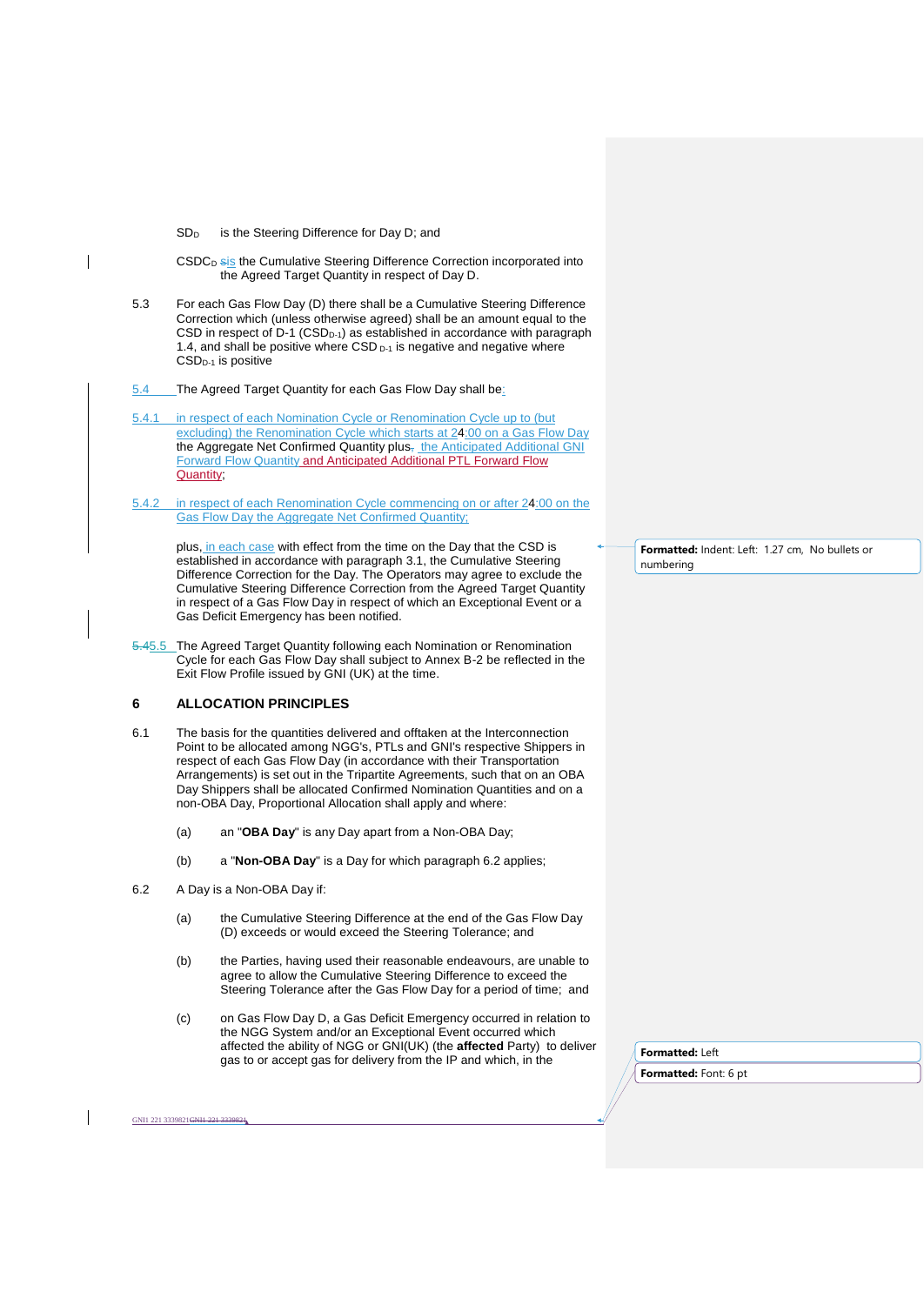reasonable opinion of the affected Party, occurred too late in the Gas Flow Day to be resolved, using the constraint management tools available to that Party, before the end of the Gas Flow Day;

- (d) the Parties agree under paragraph 7.3 that it is a Non-OBA Day.
- 6.3 For a Non-OBA Day (D) the Steering Difference for Day D shall be deemed to be zero.
- 6.4 If the correction of an error for a Day under paragraph 4 of Annex C of either Tripartite Agreement gives rise to a change in the calculation of the Steering Difference for the Day, the amount of the change shall be added to the Cumulative Steering Difference for the Day on which the error was corrected.

# **7 PROPORTIONAL ALLOCATION REQUEST NOTICE ("PARN")**

7.1 Purpose

This notice shall be used by an Operator in order to request the other Operator that a Day shall be a Non-OBA Day (see Appendix B).

7.2 Notification Procedure

GNI1 221 3339821GNI1 221 3339821

The PARN shall be valid and timely if the Operator requesting proportional allocation has sent the notice to the other Operator by 13:00 hours on Gas Flow Day D+1 and if the criteria in paragraph  $6.2$  (i), (ii) and (iii) have been met

- 7.3 The Operator receiving the PARN shall respond to the PARN at the latest within 1 hour after receipt of the PARN. If the Operator receiving the PARN:
	- (a) agrees that a Day shall be a Non-OBA Day then GNI (UK) shall notify those parties to the Tripartite Agreements (who are not also party to this Agreement) that the Day is a Non-OBA Day;
	- (b) does not agree that the Day shall be a Non-OBA Day, then the Cumulative Steering Difference in respect of that Day shall include the relevant Steering Difference notwithstanding that it may exceed the Steering Tolerance.

## **8 ADJUSTMENTS OF DAILY METERED QUANTITY**

- 8.1 The Daily Metered Quantity in respect of a Gas Flow Day or Gas Flow Days may be revised pursuant to the arrangements in Annex E Part 3.3. The provisions of paragraph 8.2 and 8.3 shall only apply where the revision of the Daily Metered Quantity takes place prior to 11:00h on D+4.
- 8.2 In the event that the Daily Metered Quantity is revised in respect of one or more Gas Flow Days, the Cumulative Steering Difference for the Gas Flow Day on which the revision is agreed or determined shall be revised by an equivalent amount.
- 8.3 The Operators may agree to take such revision into account (in accordance with paragraph 8.2) in calculating the CSD for a Gas Flow Day later than the Gas Flow Day specified in paragraph 8.2, or to apportion such revision over more than one such Gas Flow Day.

**Formatted:** Left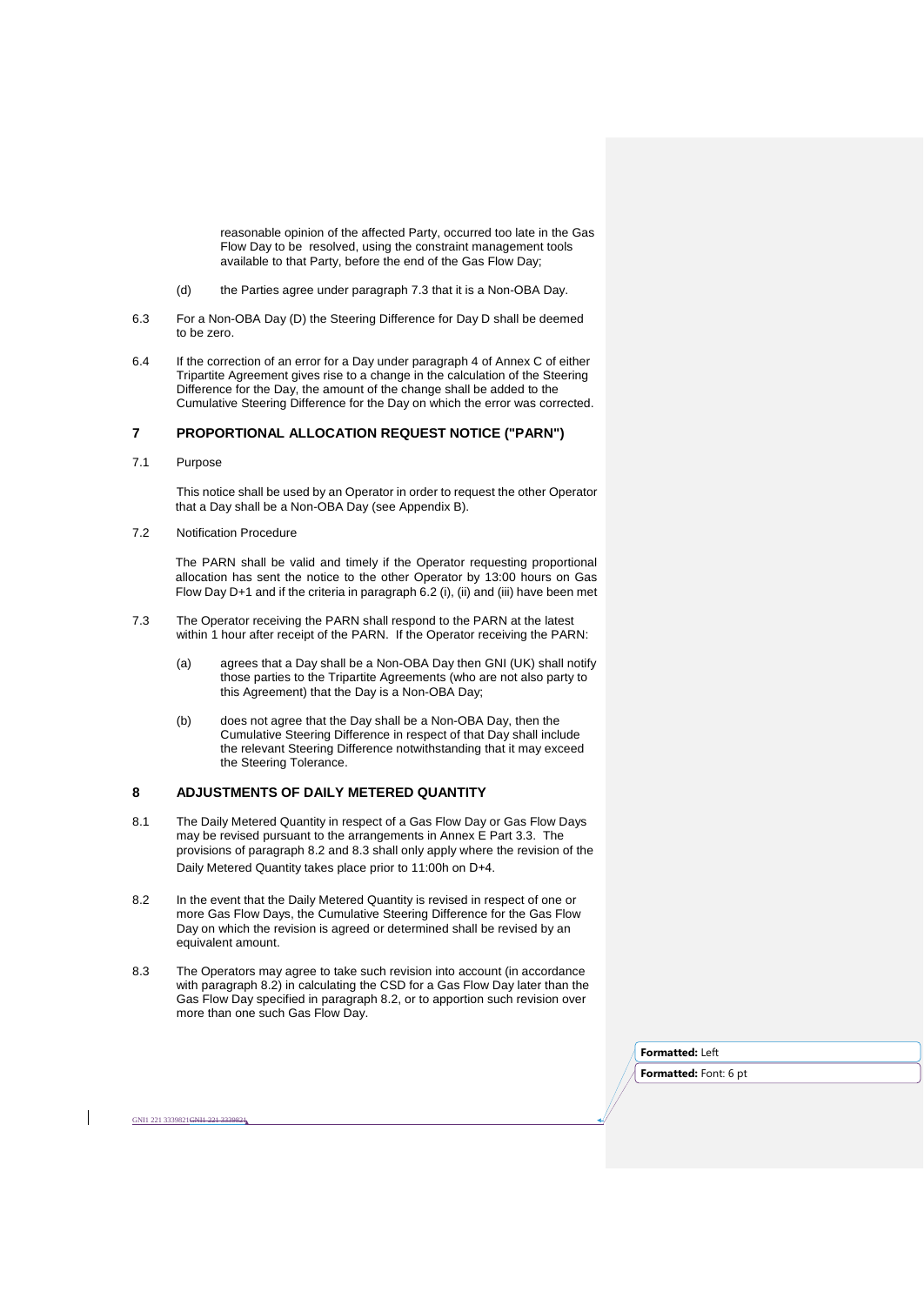# **ANNEX H - APPENDIX A**

| To     | National Grid – Shift Representatives |                                          |  |
|--------|---------------------------------------|------------------------------------------|--|
| Fax No | 0044(0)8701910646                     |                                          |  |
| From   | GNI (UK) Ltd<br>Telephone:<br>Fax:    | $+353(0)214298999$<br>$+353(0)214311863$ |  |

No of pages

Subject Steering Difference/Cumulative Steering Difference

Date

This Notice is given pursuant to paragraph 3.1 in Annex H of the Interconnection Agreement (GB – Ireland Interconnector) and relates to the operational balancing account.

Gas Flow Day Commencing 05:00h on:

Steering Difference (kWh):

GNI1 221 3339821GNI1 221 3339821

Cumulative Steering Difference (kWh):

This information is intended only for the addressee ……………………

**Formatted:** Left